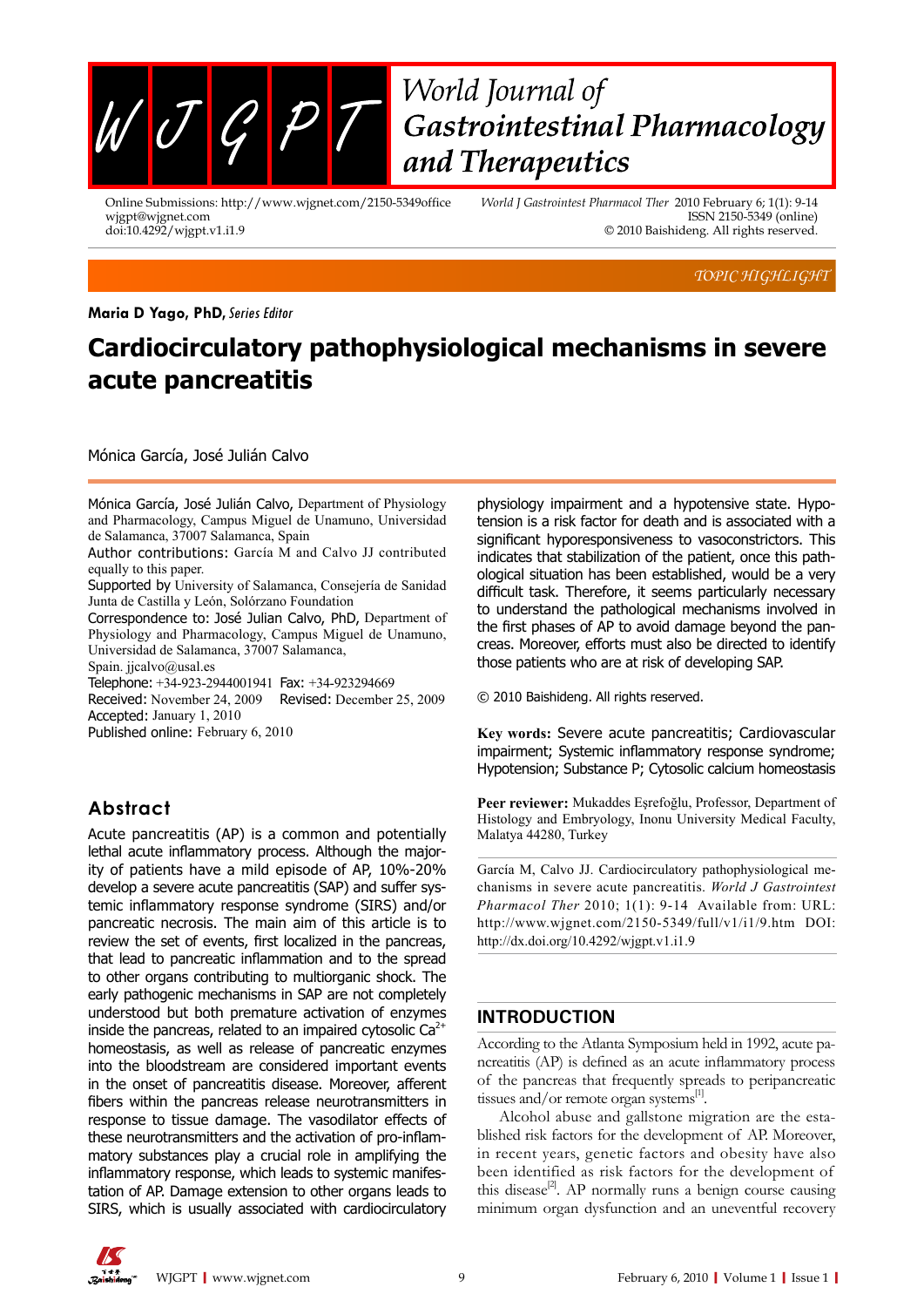in most patients. However, 10%-20% of patients develop severe acute pancreatitis (SAP) and suffer systemic inflammatory response syndrome (SIRS) and/or pancreatic necrosis<sup>[3]</sup>. Despite improvements in clinical care, SAP causes death in  $10\%$ -25% of patients<sup>[4,5]</sup>.

AP occurs when pancreatic enzymes are prematurely activated inside the pancreas leading to autodigestion of the gland and local inflammation<sup>[6]</sup>. These enzymes can also reach the bloodstream, stimulating the production of inflammatory cytokines and tumor necrosis factor-α (TNF- $\alpha$ ) from leukocytes. The release of those substances triggers an inflammatory cascade, which leads to the  $SIRS^{[1]}$ .

Morbidity of SAP takes place in two phases: the first phase normally characterizes the first 14 d of the disease. It is related to organ or multiorgan failure, secondary to SIRS, and is not necessarily related to the presence of pancreatic necrosis[8]. The late phase, starts 14 d after the onset of the disease and is marked by infected necrosis of the gland, septic systemic complications and multiorgan failure syndrome, causing a significant increase in mortality<sup>[9,10]</sup>. Reports from various countries have shown an increase in AP incidence $^{[11,12]}$ , perhaps in relation to rising obesity rates, which would increase the development of gallstone pancreatitis<sup>[13]</sup>. Moreover, although fatalities associated with AP have decreased over time, the population mortality rate has remained unchanged $[10,14]$ 

The lack of advances in the management of AP reflects both the limited understanding of the early AP pathophysiological mechanisms and the difficulty in identifying the patients who are at risk of developing severe disease<sup>[3,10]</sup>. Accurate diagnosis of SAP on admission to the hospital is of paramount importance $[15]$  and there is, therefore, agreement about the need for finding predictors of severe disease to identify patients who are at risk of morbidity and death.

The main aim of this article is to review the set of events, first localized in the pancreas, that contribute to pancreatic inflammation, and then explain how this local reaction spreads to other organs and contributes to multiorganic shock.

## **INITIAL PATHOPHYSIOLOGICAL EVENTS IN AP**

AP is caused by the premature intracellular activation of trypsinogen and other zymogens within the pancreatic acinar cells, accompanied by disruption of normal signal transduction and secretion<sup>[6,16,17]</sup>. Unregulated activation of pancreatic enzymes is related to an impaired cytosolic  $Ca^{2+}$  homeostasis<sup>[18,19]</sup>. Thus, we have demonstrated, by using two different AP experimental models<sup>[20,21]</sup>, that basal levels of cytosolic  $Ca^{2+}$  are significantly increased in pancreatic acini isolated from pancreatitic rats with respect to control animals (Figure 1A). Moreover, an important reduction in calcium response to cholecystokinin is also observed in rats with AP (Figure 1B)<sup>[20,21]</sup>. Calcium signalling alteration seems to be one of the earliest events in AP development since it is observed previous to enzymatic secretion impairment in pancreatic acini<sup>[21]</sup>.



**Figure 1 Basal and CCK-stimulated cytosolic calcium homeostasis are impaired in two different models of experimental AP.** Experimental AP was induced in rats by infusing 5% (wt/vol) sodium taurocholate through the pancreatic duct (Taurocholate) or by subcutaneous injections of caerulein at a dose of 20 μg/kg (Caerulein). Cytosolic calcium concentration was measured in isolated pancreatic acini loaded with Fura-2 both in basal conditions and after CCK stimulation. A: Basal  $[Ca<sup>2+</sup>]$  in acini isolated from control and pancreatitic rats. Results are mean  $\pm$  SE and are expressed as calcium concentration in nmol/L. ( $^{\circ}P$  < 0.01 *vs* control,  $P$  < 0.05 *vs* taurocholate,  $n = 6$  for each treatment); B: Response of  $[Ca^{2+}]$ i to 10<sup>-10</sup> and 10<sup>-9</sup> mol/L CCK in acini from control, taurocholate and caeruleininduced acute pancreatitic rats. Results are mean  $\pm$  SE and are expressed as increase over basal (set at 1) ( $^{b}P$  < 0.01 *vs* control,  $n = 6$  for each treatment). CCK: Cholecystokinin; AP: Acute pancreatitis.

Sustained elevation of cytosolic  $Ca^{2+}$ , described as occurring during the onset of AP, depend on both release of  $Ca^{2+}$  from intracellular stores and uptake from the extracellular milieu<sup>[22-24]</sup>. Store-operated channels have been recently involved in  $Ca^{2+}$  influx in  $AP^{[25]}$ , while the acid granular calcium stores, regulated by inositol 1,4,5-trisphosphate, as well as stores regulated by the ryanodine receptor, could be involved in intracellular  $Ca^{2+}$  release<sup>[23,26]</sup>. These mechanisms, and those previously described<sup>[27]</sup>, may be involved in the pathological  $Ca^{24}$ increase in the early phase of AP.

The effect of  $Ca^{2+}$  on zymogen activation within acinar cells seems to be mediated by calcineurin, a  $Ca^{2+}/$ calmodulin-dependent serine/threonine phosphatase, which could be activated in the early phase of AP leading to formation of active trypsin<sup>[28,29]</sup>.

In addition to cytosolic calcium impairment, oxidative stress has also been involved in abnormal enzyme activation during the early phase of  $AP^{[30]}$ . Excessive oxygen radical formation from activated leukocytes $[31]$  leads to oxidative stress and pathological processes. In experimental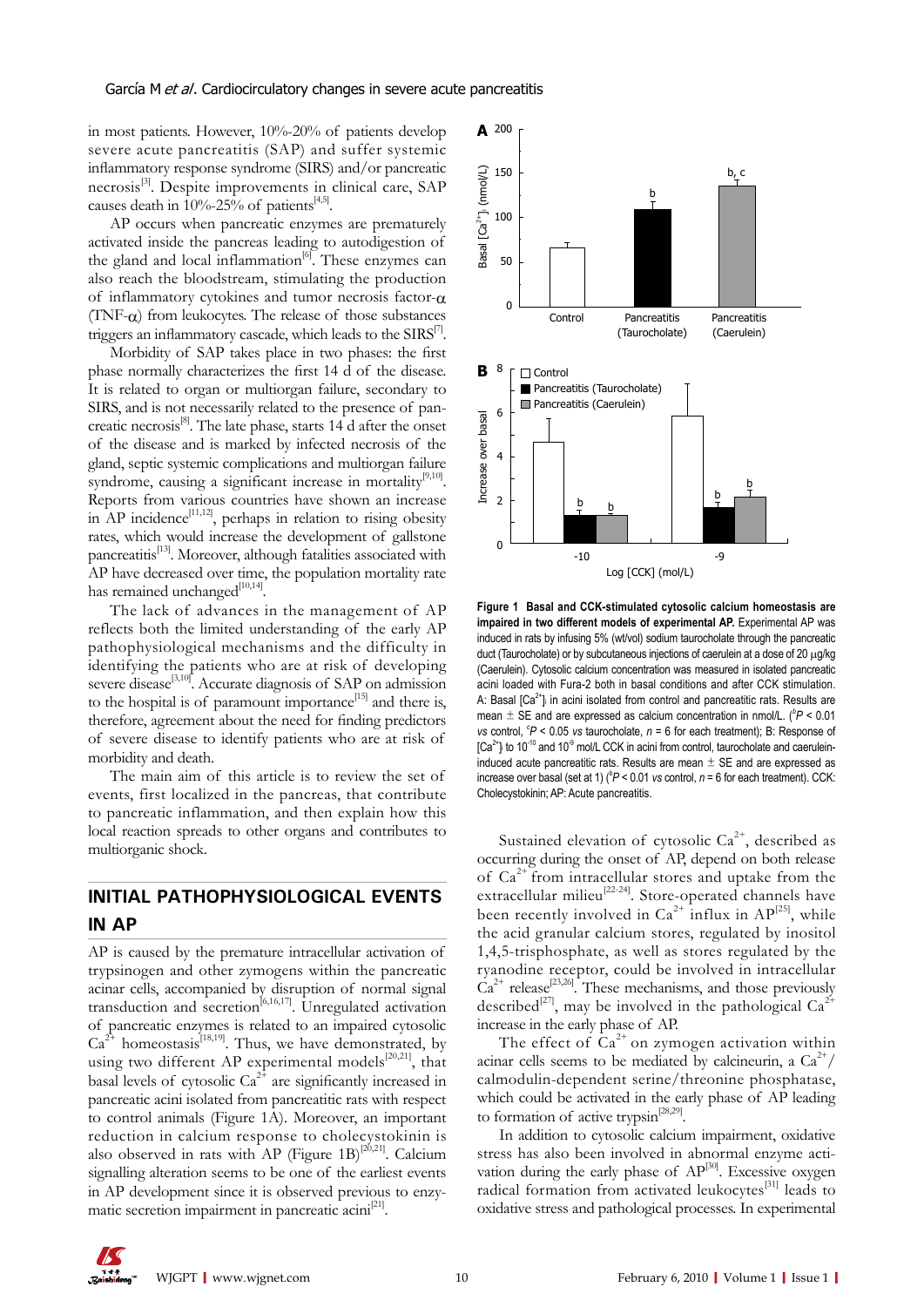AP, superoxide radical accumulation could lead to cell cytoskeleton dysfunction leading to intracellular transport impairment and premature activation of digestive enzymes<sup>[30]</sup>. Moreover, increased oxidative stress causes an antioxidative capacity reduction and increases lipid peroxidation, and both effects could also play an important role in acinar cell damage<sup>[30]</sup>.

Other early events that take place in the onset of AP is cytoskeletal proteins breakdown, probably mediated by cytosolic proteases activation[32] and disruption of acinar cell membranes, which could allow the influx of calcium and the exit of molecules, such as enzymes, from acinar cells<sup>[33]</sup>.

Trypsin activation, which is a consequence of the prolonged elevated cytosolic  $Ca^{2+}$  and also of the deficient lysosomal degradation[34], occurs in post-exocytotic endocytic vacuoles<sup>[35]</sup>. After this event, several enzymes such as elastase and phospholipases and other mediators are activated<sup>[36]</sup>, with increased leukocyte migration to the pancreas.

#### **NEUROGENIC INFLAMMATION IN AP**

Initial events, described above, take place within the pancreas and lead to the damage of gland tissue and pain arising in the damaged area. The detection and transmission of painful stimuli depend on stimulation of sensory neurons. These neurons have their bodies located at dorsal root ganglia, their axonal projections running centrally to the spinal chord and their dendrite projections innervating specific organs, including the pancreas. Stimulation of these primary sensory neurons activates second neurons in the spinal chord, relaying the signal pain, but this can also lead to neurotransmitter release from their ends in the peripheral tissues. These neurotransmitters exert bioactive actions, especially vasodilator effects, which could lead to neurogenic inflammation<sup>[37]</sup>.

Substance P (SP) and calcitonin gene-related peptide (CGRP) are neurotransmitters that are released from these sensitive neurons, which seem to account for neurogenic inflammation in the pancreas. They can interact with endothelial cells, arterioles, mast cells and other immune cells to induce vasodilation, edema and inflammatory cell infiltration $^{[38]}$ .

Concerning SP, it has been shown to play an important role in many inflammatory states<sup>[38]</sup>. SP has been detected within the pancreas and its levels are increased in caeruleininduced  $AP^{[38]}$ . Moreover, we have recently shown that both neurotransmitters, SP and CGRP, are massively released from sensitive fibers within the pancreas of rats with taurocholate-induced  $SAP^{[21]}$  suggesting that neurogenic inflammation is important in SAP development.

Vasodilator peptides release is supposed to be a protective mechanism since these molecules could improve pancreatic blood perfusion, avoiding ischemic damage. However, in a way that is not completely understood, they can also lead to deleterious effects in AP, which contribute to later SAP damage. During the last years, a set of experimental studies have confirmed the hypothesis that microcirculatory derangement plays a pivotal role in the pathogenesis of  $SAP^{[39,40]}$ .

Both SP and CGRP, and possibly other vasodilators, could be involved in this microcirculatory impairment. It has been recently shown that SP mediates pancreatic microcirculatory dysfunction during the development of experimental  $AP^{[41]}$ . Thus, SP, through the neurokinin 1 receptor, would lead to vasodilation and plasma extravasation causing leukocyte adhesion, infiltration, and edema<sup>[42]</sup>.

However, actions of these vasodilator neurotransmitters can go further. SP can specifically stimulate infiltrated leukocytes promoting inflammatory mediators release<sup>[43]</sup>. Pro-inflammatory molecules, such as cytokines, histamine or TNF- $\alpha$ , produced by lymphocytes, monocytes, macrophages and mast cells, would enhance tissue damage and further increase leukocyte recruitment. All these mechanisms contribute to amplify the inflammatory and systemic manifestation of AP<sup>[44]</sup>.

Furthermore, SP could mediate the inflammatory response by directly activating tachykinin receptors in pancreatic acinar cells, leading to release of both enzyme and inflammatory mediators from these cells<sup>[45,46]</sup>.

In this early phase of AP, acinar cells would be the primary source of inflammatory mediators and the relative imbalance between pro-inflammatory and anti-inflammatory responses could be the crucial issue for the progression and severity of the disease<sup>[44]</sup>. Damage, which is first confined in the pancreas, can finally be disseminated throughout the body and may cause the feared multiorganic failure.

SAP progression includes different events that lead to the vascular endothelial barrier dysfunction with an increased permeability and transendothelial migration of leukocytes and harmful enzymes to various tissues<sup>[47,48]</sup>. In the following section, we will describe the different pathways that can lead to this injury.

## **FROM LOCAL PANCREATIC DAMAGE TO SYSTEMIC EFFECTS**

Despite all the research on pathophysiological mechanisms involved in SAP development, the explanation for how the inflammatory process extends and affects different organs is unknown. SIRS, which is the main life-threatening complication in patients with  $SAP^{[7,8]}$ , is characterized by pulmonary, cardiovascular and renal insufficiency<sup>[49]</sup>. Moreover, SIRS can be associated with an impaired cardiovascular function characterized by hypotension, which has been considered as a risk factor for death on admission at the hospital $[50]$ .

A recent review focusing on the reasons for multiple organ dysfunction in SAP concluded that injury incidence is lower in organs located farther from the pancreas<sup>[51]</sup>. The authors suggested that enzymatic proteases, especially trypsin, are the main culprits in damage spread. In mild cases, trypsin remains confined to the pancreas, whereas in SAP it enters the blood circulation and could affect other tissues<sup>[51]</sup>.

Moreover, the overwhelming production of pro-inflammatory mediators, as well as oxidative injury, has also been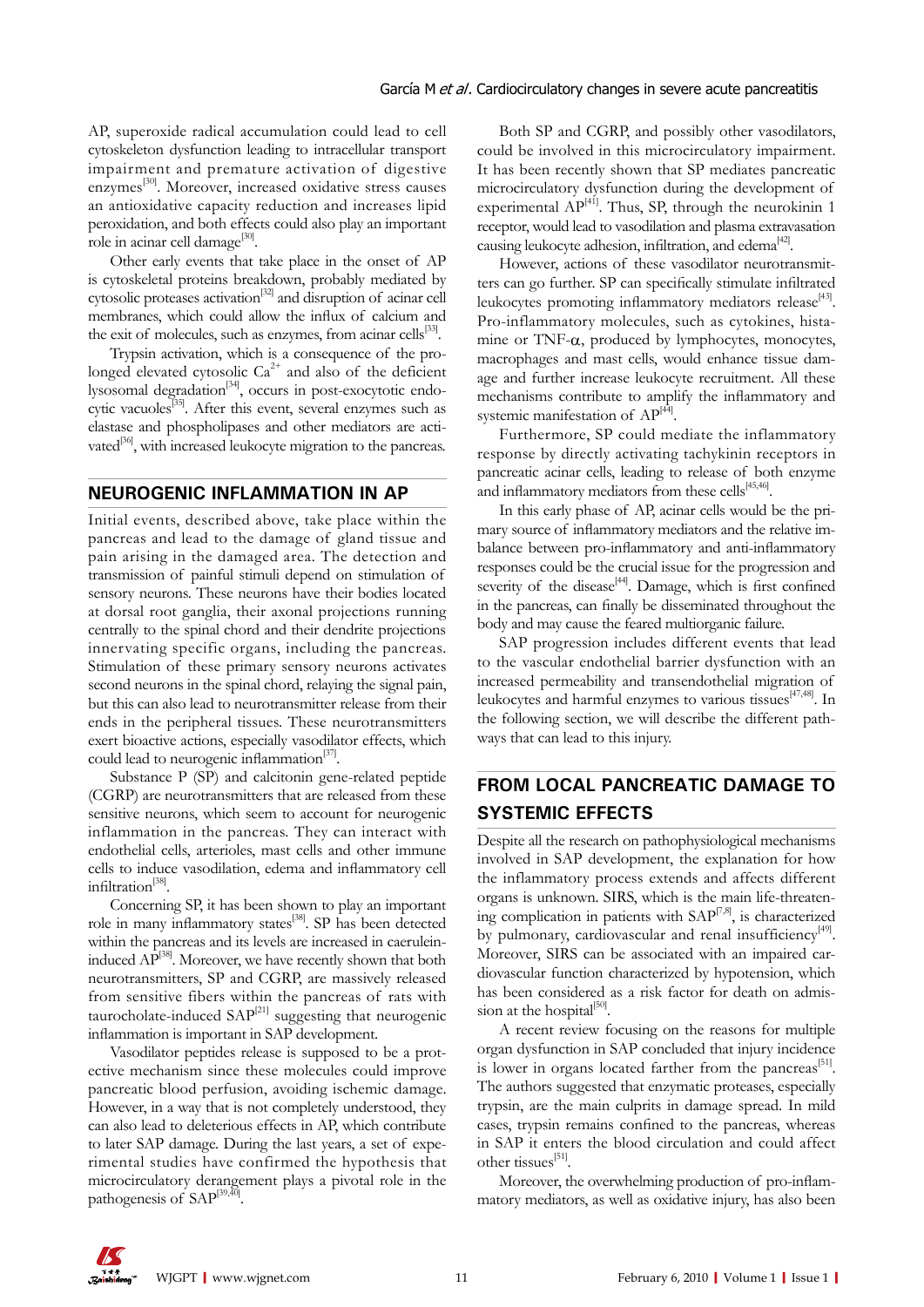#### García M et al. Cardiocirculatory changes in severe acute pancreatitis



**Figure 2 Hypotension associated with severe acute pancreatitis (SAP) is prevented with previous infusion of S-nitroso-N-acetylpenicillamine (SNAP).** Mean arterial pressure (MAP) values along the experimental time in rats that were infused with 5% taurocholate through the pancreatic duct for 10 min (black horizontal bar) (Pancreatitis) or 5% taurocholate through the pancreatic duct for 10 min and intravenously infused with SNAP (200 μg/kg per hour) for 1 h (gray horizontal bar) (Pancreatitis + SNAP). Results are mean  $\pm$  SE of changes above or below the basal MAP value ( $n = 6$  for each treatment).

involved in extending the inflammation to other organs different from the pancreas. Thus, inflammatory mediators, such as ICAM-1, could contribute to the exit of activated pancreatic enzymes from the circulation by increasing capillary permeability<sup>[52]</sup> and a reduction of hepatic damage after antioxidant agentsadministration has been shown during experimental  $\widetilde{AP}^{[53]}.$ 

As we have mentioned above, inflammation of different organs and multiorganic failure is usually associated with a dramatic fall of arterial blood pressure. Although the mechanisms underlying hypotension associated with SAP are still not completely understood, a failure in the physiological equilibrium between vasodilator and vasoconstrictor mediators has been proposed<sup>[54]</sup>. In two recent studies, we have analyzed whether an overwhelming production of vasodilators or a diminished response to vasoconstrictors occur in SAP-associated hypotension[55,56] and in the following paragraphs we will summarize our main conclusions.

Nitric oxide (NO), an important vasodilator, has been implicated in the pathophysiology of AP. However, there is not agreement about its beneficial or detrimental role in this disease<sup>[57]</sup>; moreover, an increase in NO has been suggested in SAP in humans<sup>[58]</sup>, but this issue is not yet clear<sup>[59]</sup>. We have demonstrated, by using an experimental model of necrotizing AP in rats, that NO and other vasodilators may exert a beneficial effect on SAP when they are administered before induction of pancreatitis<sup>[55]</sup>. Thus, retrograde infusion of 5% sodium taurocholate through the pancreatic duct caused SAP associated with a fall of approximately 25 mmHg in mean arterial pressure in rats 2 or 3 h after pancreatitis induction (Figure 2). Treatment with a NO donor, S-nitroso-N-acetylpenicillamine (SNAP), previously to pancreatitis induction, led to a stabilization of arterial pressure in pancreatitic animals (Figure 2). Since enhancement of capillary blood flow protects ischemic areas in the pancreas from becoming necrotic<sup>[60]</sup>, we postulated that NO, as well as other vasodilators, would



**Figure 3 Response of arterial blood pressure to endothelin and angiotensin**  Ⅱ **is impaired in pancreatitic rats.** Taurocholate was retrogradely infused through the pancreatic duct. Once mean arterial pressure in animals with pancreatitis diminished to around 20 mmHg with respect to basal values or at an equivalent time in controls, both endothelin (4 nmol/kg) and angiotensin II (225 ng/kg) were administered by means of injection through the femoral vein. The mean arterial pressure changes caused by both vasoconstrictors were calculated by considering basal values those obtained after taurocholate retrograde infusion. Results are mean  $\pm$  SE ( $^{b}P$  < 0.01 *vs* control, *n* = 6 for each treatment and for each substance tested).

reduce the systemic circulatory derangement derived from the development of SAP by increasing blood flow in the gland<sup>[55]</sup>. Moreover, we have observed that in later phases of SAP, when hemodynamic impairment is established, NO still plays an important role in regulating the vascular tone[56] and controlling arterial pressure in this condition. But, what is the physiological role of vasodilators and vasoconstrictors once the hypotensive phase associated with AP has been reached?

Our work has demonstrated that hypotension associated with SAP could be related to a marked decrease in the response to vasoconstrictor substances, such as endothelin and angiotensin  $\mathbb{I}^{[56]}$ . Both endothelin and reninangiotensin system (RAS) are increased in  $SAP^{[61,62]}$ . The hypertensive response to exogenously administered vasoconstrictors is lower in animals with pancreatitis than in control rats (Figure 3), perhaps due to the fact that their receptors are occupied by the endogenous endothelin and angiotensin Ⅱ released during AP. Although the pressor responsiveness to angiotensin Ⅱ is reduced in animals with pancreatitis, we have demonstrated that RAS plays a very important role in maintaining arterial pressure in these animals, since angiotensin Ⅱ synthesis inhibition aggravates the physiological homeostatic response of the cardiovascular system in SAP<sup>[56]</sup>, which could finally lead to the animal' s death. This demonstrates the importance of RAS in the hypotensive status.

In conclusion, AP is a common inflammatory disease with increasing incidence. Although the majority of patients have a mild episode of AP, some of them develop a severe course and suffer SIRS. It seems that once hypotension is fully established, opportunities to ameliorate the disease state and reverse the situation are limited. This means that therapeutic efforts should be directed towards earlier phases of the disease. It is particularly important to understand the pathophysiological mechanisms that occur

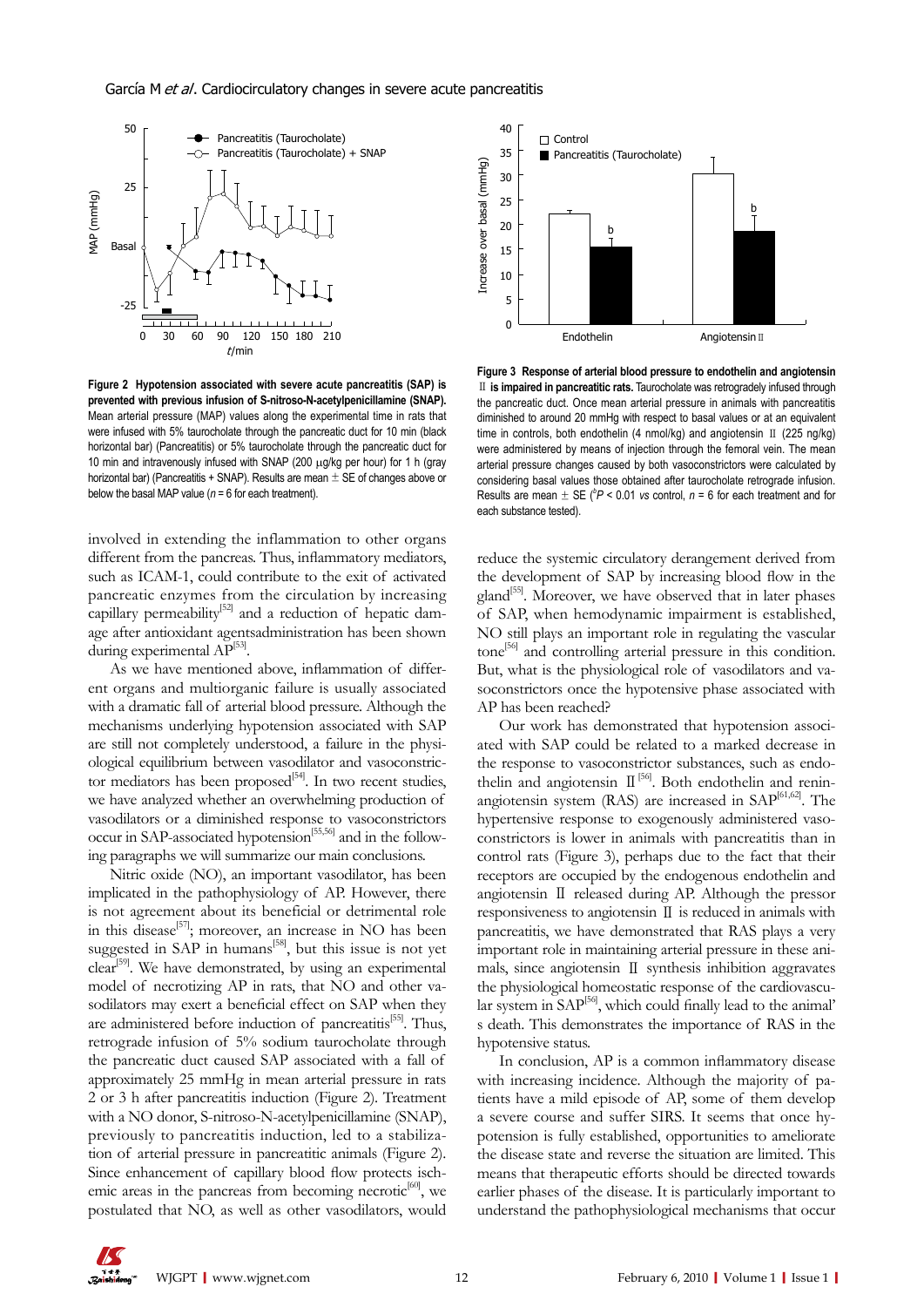at the first phases of AP to avoid damage spreading out of the pancreas. Moreover, efforts should also be directed to know why AP develops to become a severe disease in some patients but not in others, and to identify the patients who are at risk for developing severe disease in the earliest phases of AP.

#### **REFERENCES**

- 1 **Bradley EL 3rd**. A clinically based classification system for acute pancreatitis. Summary of the International Symposium on Acute Pancreatitis, Atlanta, Ga, September 11 through 13, 1992. *Arch Surg* 1993; **128**: 586-590
- 2 **Jha RK**, Ma Q, Sha H, Palikhe M. Acute pancreatitis: a literature review. *Med Sci Monit* 2009; **15**: RA147-RA156
- 3 **Muddana V**, Whitcomb DC, Papachristou GI. Current management and novel insights in acute pancreatitis. *Expert Rev Gastroenterol Hepatol* 2009; **3**: 435-444
- 4 **Gloor B**, Müller CA, Worni M, Martignoni ME, Uhl W, Büchler MW. Late mortality in patients with severe acute pancreatitis. *Br J Surg* 2001; **88**: 975-979
- 5 **McKay CJ**, Imrie CW. The continuing challenge of early mortality in acute pancreatitis. *Br J Surg* 2004; **91**: 1243-1244
- 6 **Hirano T**, Manabe T. A possible mechanism for gallstone pancreatitis: repeated short-term pancreaticobiliary duct obstruction with exocrine stimulation in rats. *Proc Soc Exp Biol Med* 1993; **202**: 246-252
- 7 **Norman J**. The role of cytokines in the pathogenesis of acute pancreatitis. *Am J Surg* 1998; **175**: 76-83
- 8 **Uomo G**. Do we really need a new category of severity for patients with acute pancreatitis? *JOP* 2009; **10**: 583-584
- 9 **Beger HG**, Rau B, Mayer J, Pralle U. Natural course of acute pancreatitis. *World J Surg* 1997; **21**: 130-135
- 10 **Tonsi AF**, Bacchion M, Crippa S, Malleo G, Bassi C. Acute pancreatitis at the beginning of the 21st century: the state of the art. *World J Gastroenterol* 2009; **15**: 2945-2959
- 11 **Yadav D**, Lowenfels AB. Trends in the epidemiology of the first attack of acute pancreatitis: a systematic review. *Pancreas* 2006; **33**: 323-330
- 12 **Frey CF**, Zhou H, Harvey DJ, White RH. The incidence and case-fatality rates of acute biliary, alcoholic, and idiopathic pancreatitis in California, 1994-2001. *Pancreas* 2006; **33**: 336-344
- 13 **Lowenfels AB**, Maisonneuve P, Sullivan T. The changing character of acute pancreatitis: epidemiology, etiology, and prognosis. *Curr Gastroenterol Rep* 2009; **11**: 97-103
- 14 **Skipworth JR**, Pereira SP. Acute pancreatitis. *Curr Opin Crit Care* 2008; **14**: 172-178
- 15 **Mofidi R**, Patil PV, Suttie SA, Parks RW. Risk assessment in acute pancreatitis. *Br J Surg* 2009; **96**: 137-150
- 16 **Weiss FU**, Halangk W, Lerch MM. New advances in pancreatic cell physiology and pathophysiology. *Best Pract Res Clin Gastroenterol* 2008; **22**: 3-15
- 17 **Frossard JL**, Steer ML, Pastor CM. Acute pancreatitis. *Lancet* 2008; **371**: 143-152
- 18 **Krüger B**, Albrecht E, Lerch MM. The role of intracellular calcium signaling in premature protease activation and the onset of pancreatitis. *Am J Pathol* 2000; **157**: 43-50
- 19 **Mooren FCh**, Hlouschek V, Finkes T, Turi S, Weber IA, Singh J, Domschke W, Schnekenburger J, Krüger B, Lerch MM. Early changes in pancreatic acinar cell calcium signaling after pancreatic duct obstruction. *J Biol Chem* 2003; **278**: 9361-9369
- 20 **Bragado MJ**, San Román JI, González A, García LJ, López MA, Calvo JJ. Impairment of intracellular calcium homoeostasis in the exocrine pancreas after caerulein-induced acute pancreatitis in the rat. *Clin Sci* (Lond) 1996; **91**: 771
- 21 **García M**, Barbáchano EH, Lorenzo PH, San Román JI, López MA, Coveñas R, Calvo JJ. Saline infusion through the pancreatic duct leads to changes in calcium homeostasis

similar to those observed in acute pancreatitis. *Dig Dis Sci* 2009; **54**: 300-308

- 22 **Raraty MG**, Murphy JA, Mcloughlin E, Smith D, Criddle D, Sutton R. Mechanisms of acinar cell injury in acute pancreatitis. *Scand J Surg* 2005; **94**: 89-96
- 23 **Husain SZ**, Prasad P, Grant WM, Kolodecik TR, Nathanson MH, Gorelick FS. The ryanodine receptor mediates early zymogen activation in pancreatitis. *Proc Natl Acad Sci USA* 2005; **102**: 14386-14391
- 24 **Petersen OH**.  $Ca<sup>2+</sup>$  signaling in pancreatic acinar cells: physiology and pathophysiology. *Braz J Med Biol Res* 2009; **42**: 9-16
- 25 **Kim MS**, Hong JH, Li Q, Shin DM, Abramowitz J, Birnbaumer L, Muallem S. Deletion of TRPC3 in mice reduces storeoperated  $Ca<sup>2+</sup>$  influx and the severity of acute pancreatitis. *Gastroenterology* 2009; **137**: 1509-1517
- 26 **Gerasimenko JV**, Lur G, Sherwood MW, Ebisui E, Tepikin AV, Mikoshiba K, Gerasimenko OV, Petersen OH. Pancreatic protease activation by alcohol metabolite depends on  $Ca<sup>2+</sup>$ release via acid store IP3 receptors. *Proc Natl Acad Sci USA* 2009; **106**: 10758-10763
- 27 **Sutton R**, Criddle D, Raraty MG, Tepikin A, Neoptolemos JP, Petersen OH. Signal transduction, calcium and acute pancreatitis. *Pancreatology* 2003; **3**: 497-505
- 28 **Husain SZ**, Grant WM, Gorelick FS, Nathanson MH, Shah AU. Caerulein-induced intracellular pancreatic zymogen activation is dependent on calcineurin. *Am J Physiol Gastrointest Liver Physiol* 2007; **292**: G1594-G1599
- 29 **Shah AU**, Sarwar A, Orabi AI, Gautam S, Grant WM, Park AJ, Shah AU, Liu J, Mistry PK, Jain D, Husain SZ. Protease Activation during in vivo Pancreatitis is Dependent upon Calcineurin Activation. *Am J Physiol Gastrointest Liver Physiol* 2009; Epub ahead of print
- 30 **Gül M**, Eşrefoğlu M, Oztürk F, Ateş B, Otlu A. The beneficial effects of pentoxifylline on caerulein-induced acute pancreatitis in rats. *Dig Dis Sci* 2009; **54**: 555-563
- 31 **Sweiry JH**, Shibuya I, Asada N, Niwa K, Doolabh K, Habara Y, Kanno T, Mann GE. Acute oxidative stress modulates secretion and repetitive  $Ca^{2+}$  spiking in rat exocrine pancreas. *Biochim Biophys Acta* 1999; **1454**: 19-30
- 32 **Weber H**, Hühns S, Lüthen F, Jonas L. Calpain-mediated breakdown of cytoskeletal proteins contributes to cholecystokinin-induced damage of rat pancreatic acini. *Int J Exp Pathol* 2009; **90**: 387-399
- 33 **Müller MW**, McNeil PL, Büchler P, Ceyhan GO, Wolf-Hieber E, Adler G, Beger HG, Büchler MW, Friess H. Acinar cell membrane disruption is an early event in experimental acute pancreatitis in rats. *Pancreas* 2007; **35**: e30-e40
- 34 **Mareninova OA**, Hermann K, French SW, O'Konski MS, Pandol SJ, Webster P, Erickson AH, Katunuma N, Gorelick FS, Gukovsky I, Gukovskaya AS. Impaired autophagic flux mediates acinar cell vacuole formation and trypsinogen activation in rodent models of acute pancreatitis. *J Clin Invest* 2009; **119**: 3340-3355
- 35 **Sherwood MW**, Prior IA, Voronina SG, Barrow SL, Woodsmith JD, Gerasimenko OV, Petersen OH, Tepikin AV. Activation of trypsinogen in large endocytic vacuoles of pancreatic acinar cells. *Proc Natl Acad Sci USA* 2007; **104**: 5674-5679
- 36 **Frossard JL**, Hadengue A. [Acute pancreatitis: new physiopathological concepts] *Gastroenterol Clin Biol* 2001; **25**: 164-176
- 37 **Liddle RA**. The role of Transient Receptor Potential Vanilloid 1 (TRPV1) channels in pancreatitis. *Biochim Biophys Acta* 2007; **1772**: 869-878
- 38 **Bhatia M**, Saluja AK, Hofbauer B, Frossard JL, Lee HS, Castagliuolo I, Wang CC, Gerard N, Pothoulakis C, Steer ML. Role of substance P and the neurokinin 1 receptor in acute pancreatitis and pancreatitis-associated lung injury. *Proc Natl Acad Sci USA* 1998; **95**: 4760-4765
- 39 **Klar E**, Endrich B, Messmer K. Microcirculation of the pancreas. A quantitative study of physiology and changes in